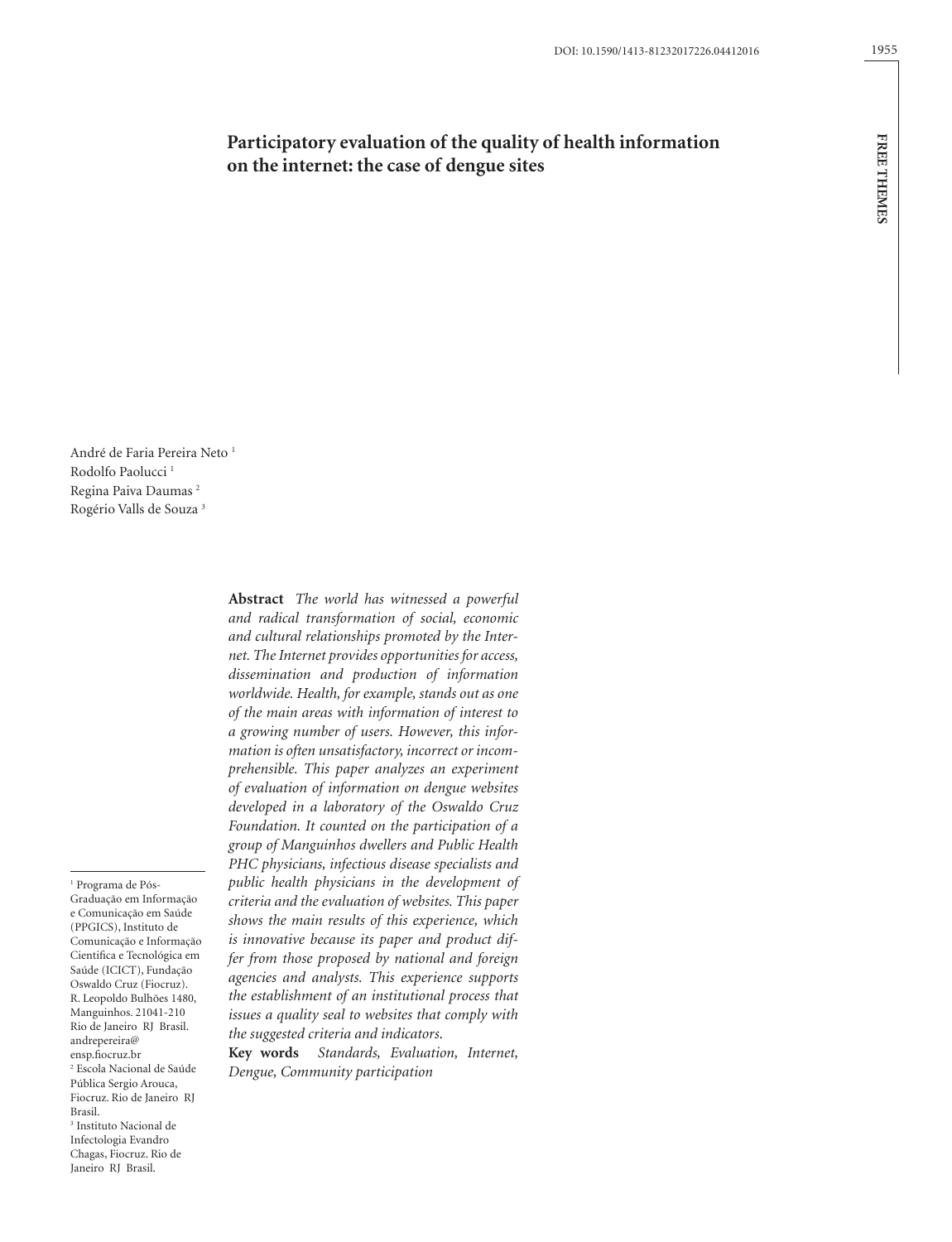# **Introduction**

In recent years, the world has witnessed an intense and radical transformation in the social, economic and cultural relationships fostered with the advent and expansion of the Internet<sup>1</sup>. This change has allowed anyone with minimal skills and purchasing power to buy electronic devices to produce and access information previously restricted to certain social groups or difficult to reach for most of the population<sup>2</sup>. The Internet is an arena with countless sources of information and possibilities for interactivity between individuals. Search engines facilitate access to these sources and social networks build new online relationship patterns<sup>3</sup>. In addition, the very individual can produce information by organizing his own website, blog or Facebook. Thus, the Internet offers new opportunities for access, dissemination and information production worldwide<sup>4</sup>.

Health emerges as one of the main areas with information of interest to a growing number of users, whether they are patients or professionals. This information can help prevent diseases and encourage health promotion<sup>5</sup>. It also builds an informed patient: a special consumer of information about health products and services who feels somehow an expert in a particular subject and can potentially transform the traditional doctor-patient relationship based on authority concentrated in the hands of the professional<sup>6</sup>.

On Facebook, many patients share information and experiences about their problems<sup>7</sup>. The countless sites on themes linked to some extent to health-disease issues are produced by public/ private organizations or individuals without any kind of evaluation. This information is often insufficient, unsatisfactory, inaccurate or incomprehensible. As a result, it can put the citizen's health at risk. In this context, the evaluation of the quality of health information available online has come to play a relevant role in several parts of the world<sup>8</sup>.

Concern over the evaluation of health information available on the Internet is just over fifteen years old. Lopes<sup>9</sup> analyzed thirteen of the main international initiatives proposed by international agencies, private and non-governmental institutions for this purpose. At the end of the evaluation, some institutions issue a quality seal while others provide instructions to information providers. Some other disclose a code of conduct that seeks to guide users to check whether sites comply with pre-established criteria. The author

highlights Health on the Net Foundation (HON) and the Discern Questionnaire (DQ). HON is a private institution, based in Switzerland, which has been certifying health web pages since 1995, issuing a quality seal. The British Library and the National Health Services (NHS) established the Discern Questionnaire in 1996. It provides a tool for users to make this assessment. In 1997, the Agency for Health Care Policy and Research and the Health Information Technology Institute (HITI) drew up the document titled Criteria for the Quality of Health Information on the Internet, similar to that of the Discern Questionnaire.

Eysenbach et al.<sup>10</sup> published the results of a comprehensive systematic review, analyzing 79 articles on the subject that used 86 different criteria for the evaluation of health websites. Making a synthesis effort, these authors organized these criteria into five groups: Accuracy, Technical, Design, Scope and Readability. The quality and nature of this research, coupled with the fact that it was published in the American Medical Association journal, made this study one of the main references in the subject at the time of this experiment.

In Brazil, the São Paulo State Regional Council of Medicine (CREMESP) published in 2001 a Resolution accompanied by the "Manual of ethical principles for medical and health websites". It provides users and website managers with recommendations. In academic terms, the national bibliographic production on the subject is incipient. During the month of September of 2013, we carried out a bibliographic survey about the Brazilian production on Internet and Health available at the Scientific Electronic Library Online (SciELO) database. We used keyword "internet" in the subject search and found 316 titles. Of these, 112 addressed health issues/problems. We read their summaries and found 23 titles dealing specifically with the issue of evaluation of information quality in health websites<sup>11-33</sup>. Each one of them evaluated the quality of information from a specific pathology, behavior or lifestyle associated with health or disease, such as smoking and breastfeeding. In general, these authors take as reference the criteria of the aforementioned international agencies. Eysenbach et al.<sup>10</sup> identified five other criteria in specialized international literature. There is, therefore, no consensus on the criteria and procedures for carrying out this evaluation.

This paper aims to show and analyze the health information quality evaluation experiment developed at the "Internet, Health and So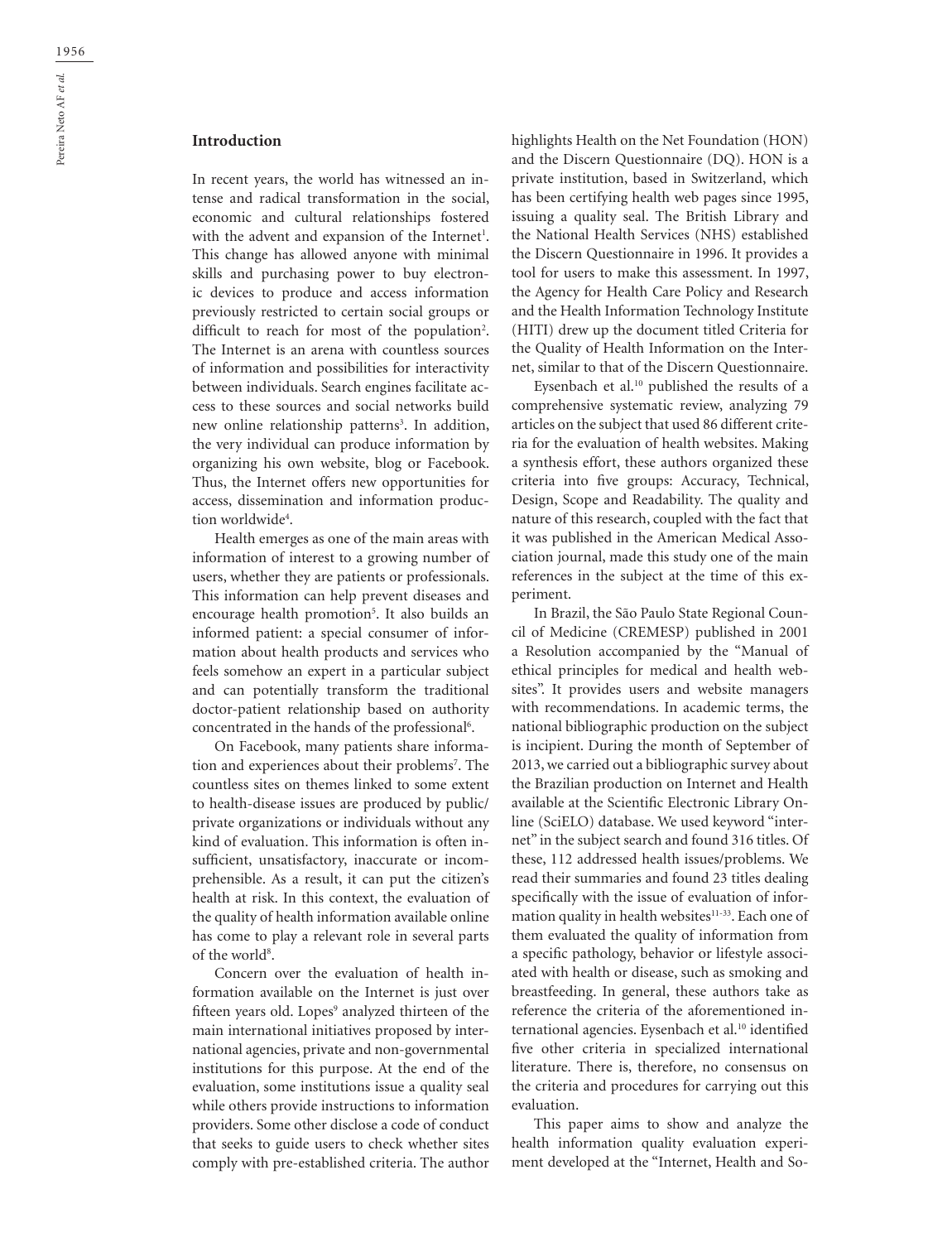ciety Laboratory" (LaISS), linked to the Germano Sinval Faria School Health Center, National School of Public Health, Oswaldo Cruz Foundation. On that occasion, 20 dengue websites were evaluated.

Dengue is a reemerging disease in the tropics and a public health problem of global importance34. It is one of the major public health concerns in the contemporary world. Some 2.5 billion people in more than 100 countries, approximately 40% of the world's population, are at risk of being infected by the dengue virus<sup>35</sup>. Dengue fever has been a neglected disease for many years. However, recently, there has been a great deal of investment in research on the subject. One of the signs to that end can be seen in the program called "Comprehensive Control of Dengue Fever under Changing Climatic Conditions" by the European Commission (EC), which, in 2011, offered about € 18 million for research in this area35. Dengue has been affecting mainly the populations living in urban areas of developing countries, where high demographic concentration and insufficient basic sanitation infrastructure produce ideal mosquito breeding conditions<sup>36</sup>. Despite being a low lethality disease, dengue mortality has increased in Brazil due to the expanded geographical disease transmission areas and the introduction of new virus serotypes. Most deaths are avoidable through the timely implementation of therapeutic measures<sup>37</sup>. Thus, the population's access to quality information on dengue is essential both to reduce disease transmission and to optimize the use of health services and curb mortality.

Thus, the LaISS chose dengue fever for this pilot research to evaluate websites' information quality.

#### **Methods**

The criteria and indicators used in the experiment developed by the LaISS were built based on the results of the systematic review by Eysenbach et al.10 and by some reflections introduced by the national literature on the subject $11-33$ . Initially, we will show these results to expose those used in the experiment that will be analyzed in this paper. Next, we will describe how these criteria were implemented in the assessment of information in 20 dengue websites developed by the LaISS. Then, we will explain how this evaluation process occurred.

## **Criteria proposed in literature**

A criterion (from the Greek *kritérion* and Latin *criteriu*) is a standard that serves as the basis for things and people to be compared and judged. Eysenbach et al.<sup>10</sup> found 86 criteria that were gathered in five groups. The first one, called Technical, covers the attribution of responsibility and reference for the information provided and the presentation of dates of the site's establishment and update. Del Giglio<sup>15</sup>, using the Discern Questionnaire as reference, included in his evaluation a question asking whether the evaluated website clearly provided the sources of information used.

The second criterion found by Eysenbach et al.10 aims to evaluate the aesthetic aspects of the website such as layout, colors and ease of navigation. It was labeled as "Design" by authors of this systematic review. Among national authors, six studies<sup>12,19,22,31-33</sup> have also been concerned with this realm.

According to Eysenbach et al.<sup>10</sup>, the third criterion involves the Scope of information provided. This criterion aims to verify whether a website has the subjects relevant to the topic of health-disease addressed. Generally, this criterion is not explicit, but is used in the context of other criteria. This can be seen in the examples of two national studies<sup>30,32</sup>.

Accuracy is the fourth criterion. It was defined by Eysenbach et al.<sup>10</sup> by level of agreement between the information provided and the best evidence generally accepted by medical practice. In our view, accuracy and actuality are essential attributes for the provision of health information. Therefore, health websites need to show the correct information from the scientific viewpoint. Two national authors<sup>31,32</sup> have also been concerned with this realm of information.

The systematic review by Eysenbach et al.<sup>10</sup> identified a fifth criterion called Readability. It aims to check the level of comprehension of the text available online. Authors who used this criterion verified the length and complexity of sentences and words, using formulas such as Flesh-Kincaid Grade Level Index<sup>10</sup>. Among national authors, two $31,32$  have been concerned with this aspect of information.

None of the Brazilian papers $11-33$  available in SciELO simultaneously used the five criteria suggested by the systematic review developed by Eysenbach et al.<sup>10</sup>. This intellectual endeavor was undertaken in the work developed by the LaISS.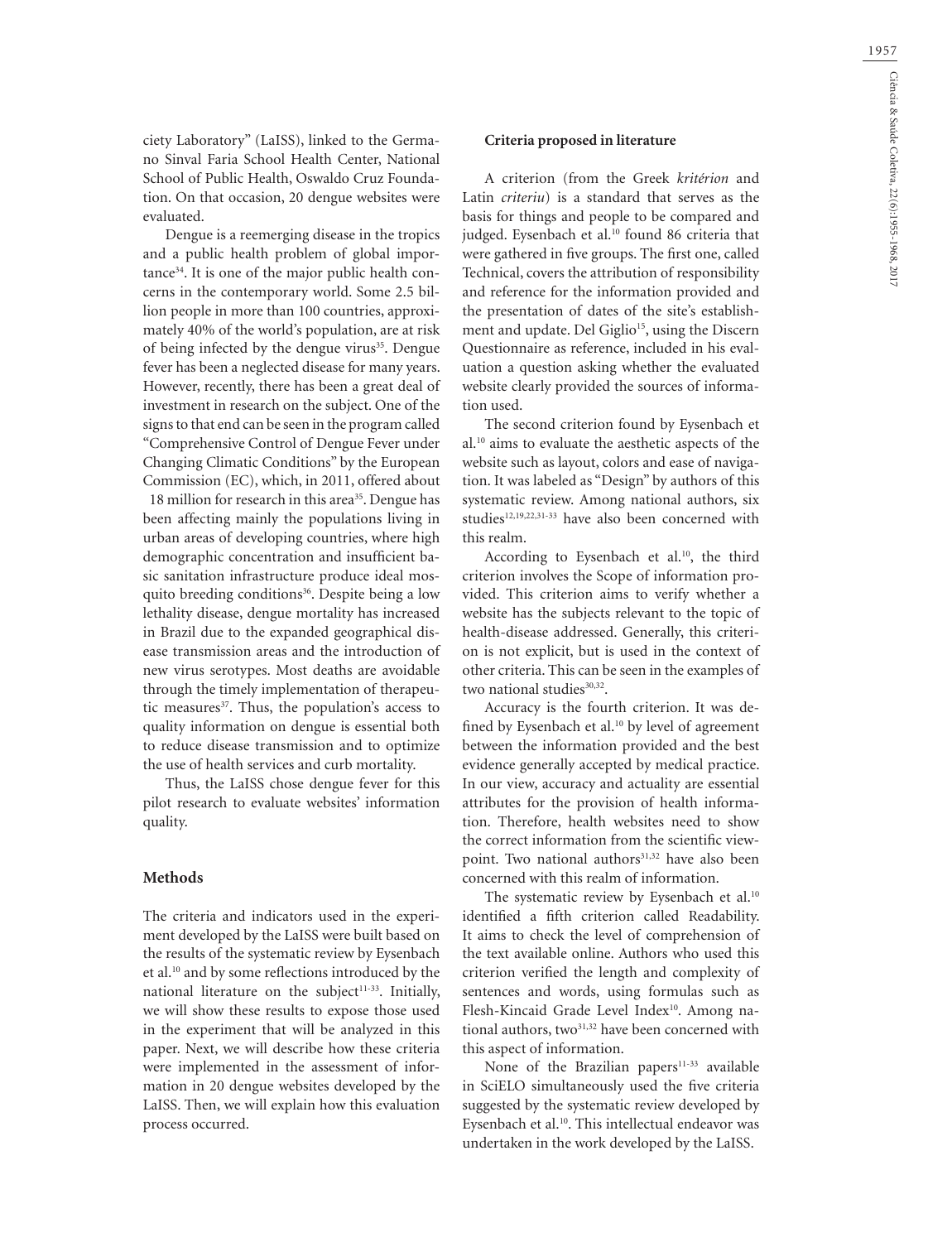The evaluation carried out by the LaISS used the five criteria proposed by the systematic review of Eysenbach et al.10. Criteria *Technical, Scope and Accuracy* were used in full, with the same meanings. *Design and Readability* were implemented differently.

The realm of *Design* was renamed *Interactivity*. Thus, the evaluation of websites with this criterion focused on the verification of resources that facilitated navigation and enabled communication between users and websites' managers.

Regarding *Readability*, LaISS' experiment did not use formulas that verify the extent and complexity of sentences and words. These tools have limitations because they do not take into account other subjective aspects that affect the comprehension of texts and words<sup>10</sup>. LaISS' work incorporated this criterion in a different and innovative way: users evaluated whether or not they understood the information available on the websites. We will discuss how this participation occurred in the presentation of the evaluation process.

It is also worth mentioning how *Scope* was structured according to the theme of dengue. The website that showed information on prevention, transmission, symptom, diagnosis and treatment of this disease was considered comprehensive.

Each criterion was accompanied by a distinct number of indicators that address specific aspects of each realm of the information. The 63 indicators were designed as a question (Chart 1).

#### **The process**

Analyzing the work that integrates the systematic review carried out by Eysenbach et al.<sup>10</sup>, we can see that the work developed in the LaISS has introduced some notable contributions in its realization process.

The first and most important was inviting users and professionals to carry out this evaluation. Eysenbach et al.<sup>10</sup> concluded in their systematic review that none of the studies took into account in their evaluation the views of real users or experts on the subject.

In the experience of the LaISS, twenty residents of the Communities of Manguinhos made the assessment on behalf of the Unified Health System (SUS) users. We invited these 20 dwellers since they had previously participated in a digital inclusion activity at the LaISS. This lab is equipped with a room with 10 computers.

Thus, it was possible to make two groups with 10 residents who gathered at different days and times: seventeen women and three men, most with incomplete primary education level and age ranging from 30 to 40 years. Many of them had no basic computer skills or knowledge, nor were they familiar with social networks. Thus, a series of activities were carried out to sensitize them about the structures and basic components of WEB pages.

Another challenge was to familiarize these collaborators with the terms commonly used in the Internet universe such as *site, homepage, website, link, download, send, delete,* which are foreign words difficult to understand for a population with poor schooling. This familiarization lasted about six months.

They received a scholarship from the Vice Presidency of Environment, Care and Health Promotion (VPAAPS) of the Oswaldo Cruz Foundation (Fiocruz). Therefore, we can fairly assume that the socioeconomic profile and level of schooling are broadly similar to that of most Brazilians. The project also had the support of the "Program for Development and Technological Innovation in Public Health in the Territory of Integrated Actions in Health" (PDT-SP-TE-IAS).

In addition to dwellers, we invited 10 physicians to make the assessment on behalf of health professionals. The initial idea was to gather 20 physicians, but the voluntary status of this initiative made it difficult to reach this amount. Among the 10 participating physicians are five experienced PHC professionals working at the Germano Sinval Faria School Health Center (CSEGSF), National School of Public Health (ENSP), Fiocruz; one researcher at the Evandro Chagas Clinical Research Institute (IPEC), Fiocruz, a scholar of febrile diseases and four newly graduated physicians who work in the Family Health Strategy in Manguinhos.

Two medical consultants assisted in the elaboration of questions specifically related to this disease. All participated as evaluators of the selected dengue websites. In all, 63 indicators were set by dwellers of the community of Manguinhos and the medical consultants.

To carry out the evaluation, the LaISS built two online tools, one for each group of evaluators. Users' assessment had a different meaning from that performed by doctors. The first ones verified whether the content was agreeable, clear and if the site was of easy navigation. These aspects were included in the indicators of *Read-*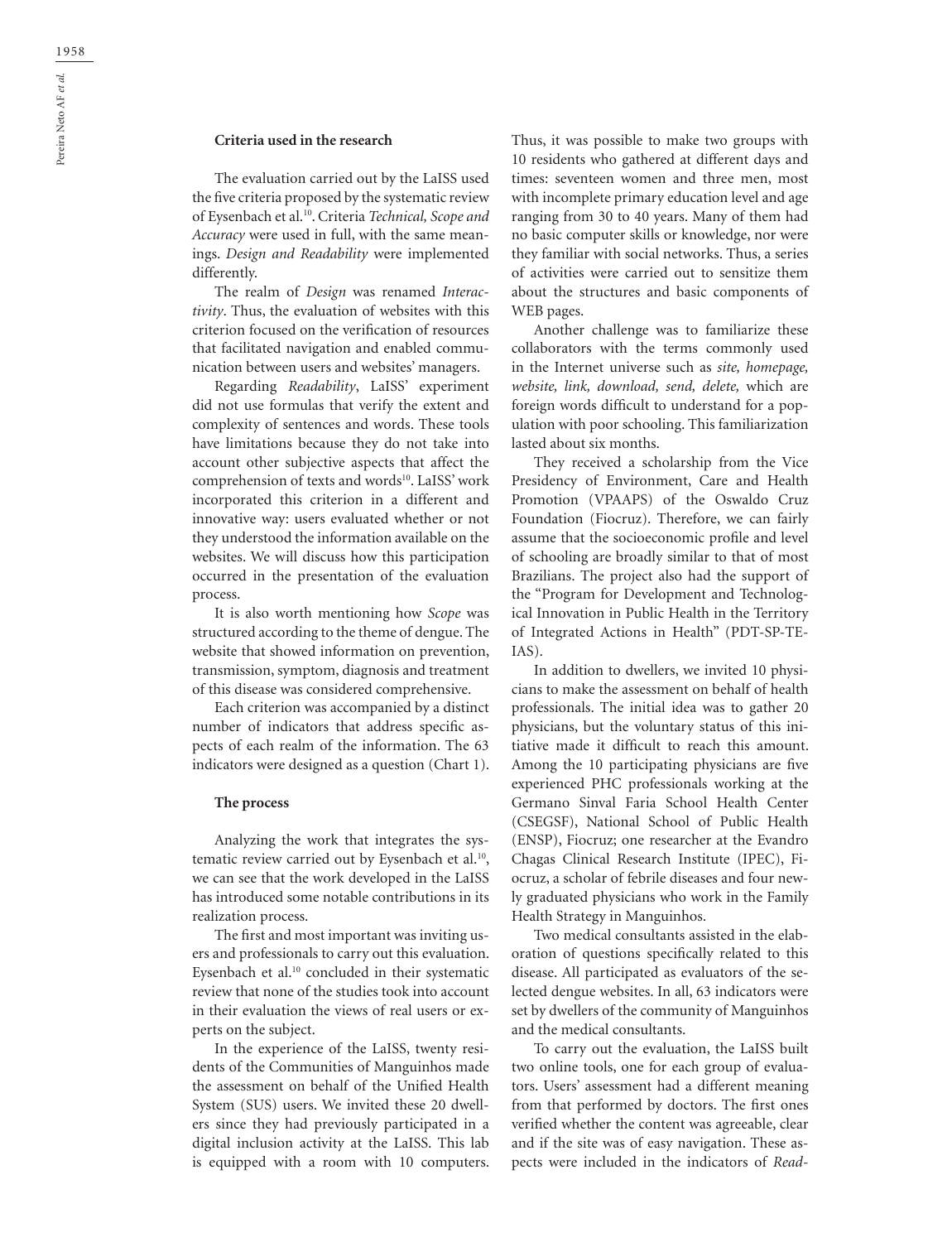1959

|                | Criterion        | Indicator                                                      |  |  |
|----------------|------------------|----------------------------------------------------------------|--|--|
| $\mathbf{1}$   |                  | Does the site inform who the RESPONSIBLE PERSON is?            |  |  |
| $\overline{2}$ |                  | Do you have INFORMATION about the person in charge?            |  |  |
| 3              |                  | Is the date of ESTABLISHMENT of the site available?            |  |  |
| 4              |                  | Is the date of the last UPDATE available?                      |  |  |
| 5              |                  | When was the last UPDATE?                                      |  |  |
| 6              | <b>Technical</b> | Does the site have any commercial ADVERTISEMENTS?              |  |  |
| 7              |                  | Is PREVENTION information source available?                    |  |  |
| 8              |                  | Is TRANSMISSION information source available?                  |  |  |
| $\mathbf Q$    |                  | Is SYMPTOMS information source available?                      |  |  |
| 10             |                  | Is DIAGNOSIS information source available?                     |  |  |
| 11             |                  | Is TREATMENT information source available?                     |  |  |
| 12             |                  | Is there an E-MAIL or CONTACT US section in the homepage?      |  |  |
| 13             |                  | Is it part of any SOCIAL NETWORK?                              |  |  |
| 14             | Interactivity    | Is the search option available?                                |  |  |
| 15             |                  | Is there a MAIN MENU section?                                  |  |  |
| 16             |                  | Is the website's HOMEPAGE ATTRACTIVE?                          |  |  |
| 17             |                  | Is there any information on PREVENTION?                        |  |  |
| 18             |                  | Is there any information on TRANSMISSION?                      |  |  |
| 19             | Scope            | Is there any information on SYMPTOMS?                          |  |  |
| 20             |                  | Is there any information on DIAGNOSIS?                         |  |  |
| 21             |                  | Is there any information on WHERE to make the DIAGNOSIS?       |  |  |
| 22             |                  | Is there any information on TREATMENT?                         |  |  |
| 23             |                  | Is there any information on WHERE to make the TREATMENT?       |  |  |
| 2.4            |                  | Is there any information on the SIDE EFFECTS of the TREATMENT? |  |  |

#### **Chart 1.** Criteria and Indicators used.

it continues

*ability*. The physicians evaluated information compliance with the scientific knowledge about dengue, a criterion known as *Accuracy*. Both verified the *Technical, Interactivity* and *Scope* criteria. The evaluation work took place in the first five months of 2013.

A second contribution introduced by this work developed by the LaISS refers to the selection method of the evaluated sites. In general, authors type some keyword (s) in a search engine, choose the websites and perform the evaluation. In this case, the procedure for selecting the evaluated websites was slightly different.

In the first place, a research was carried out on 40 computers of LAN Houses located in the Communities of Manguinhos. The top 10 sites were listed as a result on the first page of the Google search engine, using the word "dengue",

on each of these computers. In general, users of this browser hardly ever move forward to the second page in their search. Thus, there is a great possibility that these sites are the most accessed by those who carry out the same search to obtain information about this disease in the LAN Houses of these communities. The final result of the implementation of this method enabled the selection of 10 dengue sites. Among them are government sites such as the Ministry of Health, collective construction, such as the Wikipedia and independent private initiatives or linked to major media, such as the G1 of Globo TV Network. The order in which they are shown in Chart 2 follows the sequence found on most of the 40 computers surveyed.

Also included in this list were dengue sites with a quality seal issued by Swiss non-govern-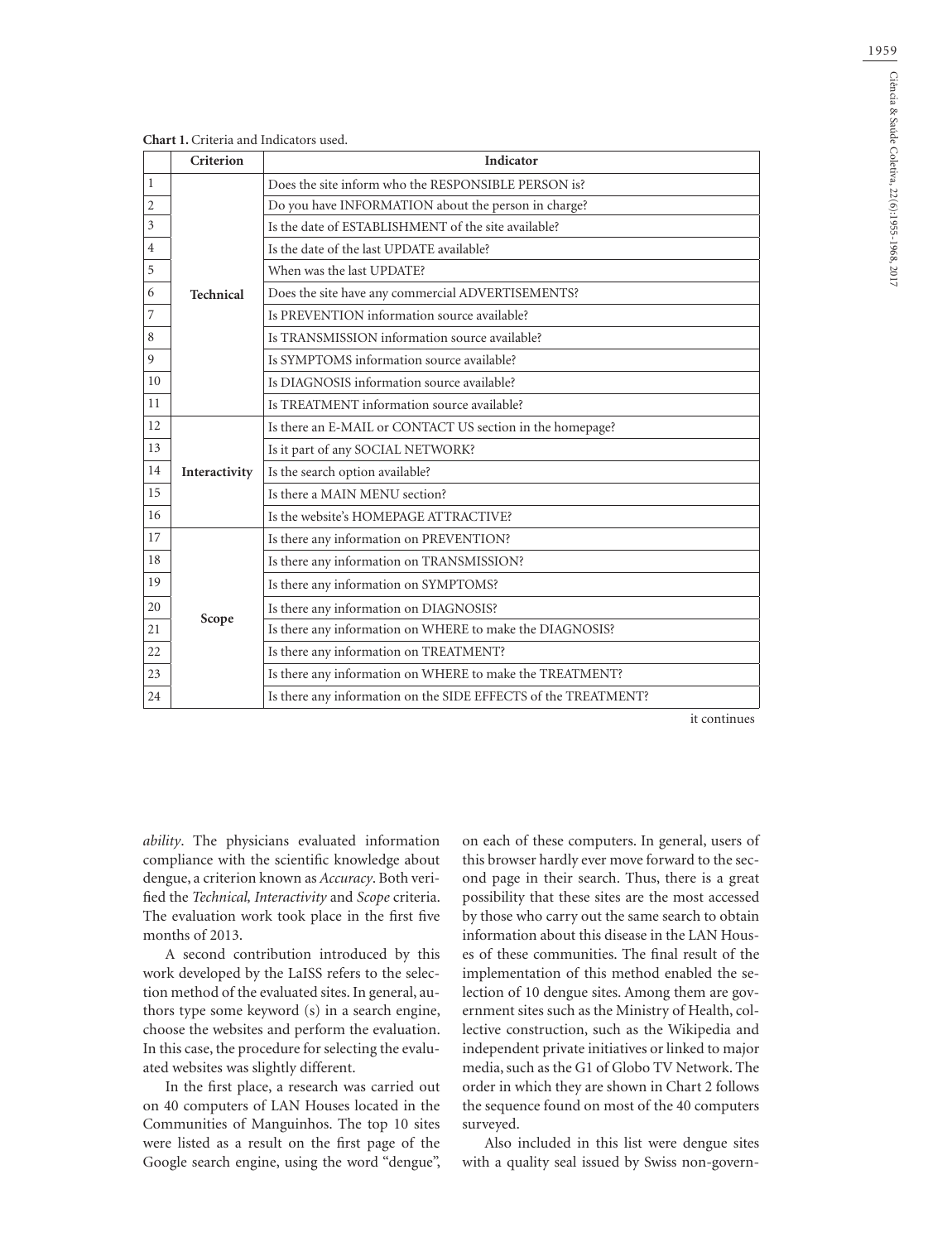|    | Criterion   | Indicator                                                             |  |  |  |
|----|-------------|-----------------------------------------------------------------------|--|--|--|
| 25 |             | Did you have trouble understanding the information on PREVENTION?     |  |  |  |
| 26 |             | Have you found difficult PHRASES on the PREVENTION page?              |  |  |  |
| 27 |             | Did you find WORDS you did not know on the PREVENTION page?           |  |  |  |
| 28 |             | Are there any PICTURES on the PREVENTION page?                        |  |  |  |
| 29 |             | Do the PICTURES on the PREVENTION page help you understand the text?  |  |  |  |
| 30 |             | Did you have trouble understanding the information onTRANSMISSION?    |  |  |  |
| 31 |             | Have you found difficult PHRASES on the TRANSMISSION page?            |  |  |  |
| 32 |             | Did you find WORDS you did not know on the TRANSMISSION page?         |  |  |  |
| 33 |             | Are there any PICTURES on the TRANSMISSION page?                      |  |  |  |
| 34 |             | Do the PICTURES on the TRANSMISSION pagehelp you understand the text? |  |  |  |
| 35 |             | Did you have trouble understanding the information on SYMPTOMS?       |  |  |  |
| 36 |             | Have you found difficult PHRASES on the SYMPTOMS page?                |  |  |  |
| 37 | Readability | Did you find WORDS you did not know on the SYMPTOMS page?             |  |  |  |
| 38 |             | Are there any PICTURES on the SYMPTOMS page?                          |  |  |  |
| 39 |             | Do the PICTURES on the SYMPTOMS pagehelp you understand the text?     |  |  |  |
| 40 |             | Did you have trouble understanding the information onDIAGNOSIS?       |  |  |  |
| 41 |             | Have you found difficult PHRASES on the DIAGNOSIS page?               |  |  |  |
| 42 |             | Did you find WORDS you did not know on the DIAGNOSIS page?            |  |  |  |
| 43 |             | Are there any PICTURES on the DIAGNOSIS page?                         |  |  |  |
| 44 |             | Do the PICTURES on the DIAGNOSIS pagehelp you understand the text?    |  |  |  |
| 45 |             | Did you have trouble understanding the information onTREATMENT?       |  |  |  |
| 46 |             | Have you found difficult PHRASES on the TREATMENT page?               |  |  |  |
| 47 |             | Did you find WORDS you did not know on the TREATMENT page?            |  |  |  |
| 48 |             | Are there any PICTURES on the TREATMENT page?                         |  |  |  |

49 Do the PICTURES on the TREATMENT pagehelp you understand the text?

it continues

mental organization HON. The virtual address of this NGO contains HON-certified health sites in different countries and address different diseases or health problems. At the time of this research, five Brazilian dengue sites that received their seal of quality were found. None of them are among the most accessed in Manguinhos Communities. All of them are privately owned and none linked to government agencies, academics, major media or collective production.

This list was completed with the inclusion of three public sites linked to government agencies. Thus, a group of 20 sites was established (Chart 2).

A third innovative aspect refers to the principle of transparency. In the evaluation carried out by the LaISS, mention is made of the evaluated sites and their respective electronic addresses. Of the 23 Brazilian papers that made similar ventures, only five<sup>12,19,28,31,33</sup> mentioned the evaluated sites. Transparency was also evidenced in this experiment through the way results were shown. As will be seen below, the final result that each site obtained will be shown. In the national papers, only two28,31 listed electronic addresses of each evaluated site.

A fourth and final contribution deserves mention: the process of constructing the results.

The sixty-three indicators were organized in the form of interrogative sentences. Most have possible answers "Yes" or "No". They indicate if a certain aspect of the information is available or not. Thus, each indicator had an ideal answer in order to establish whether information was of quality. This strategy was inspired by the concept of compliance. According to the definition of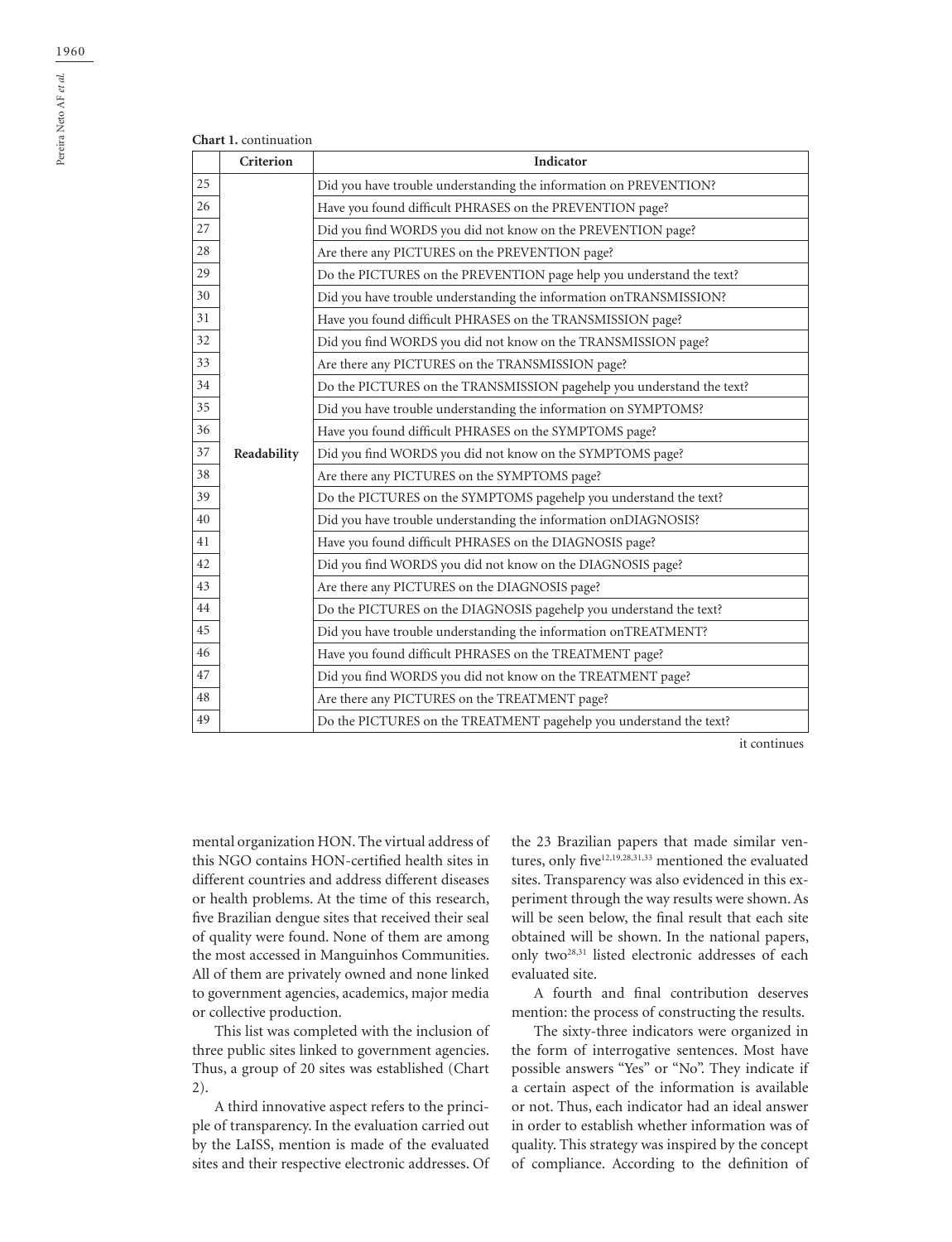#### **Chart 1.** continuation

|    | Criterion | Indicator                                                                                                                                                                                                                                                        |  |  |  |
|----|-----------|------------------------------------------------------------------------------------------------------------------------------------------------------------------------------------------------------------------------------------------------------------------|--|--|--|
| 50 |           | Is the information on PREVENTION in accordance with the current stage of scientific<br>knowledge?                                                                                                                                                                |  |  |  |
| 51 |           | Is the information on TRANSMISSION in accordance with the current stage of scientific<br>knowledge?                                                                                                                                                              |  |  |  |
| 52 |           | Is the information on SYMPTOMS in accordance with the current stage of scientific<br>knowledge?                                                                                                                                                                  |  |  |  |
| 53 |           | Is the information on DIAGNOSIS in accordance with the current stage of scientific<br>knowledge?                                                                                                                                                                 |  |  |  |
| 54 |           | Is the information on TREATMENT in accordance with the current stage of scientific<br>knowledge?                                                                                                                                                                 |  |  |  |
| 55 |           | Is there any information on the critical stage of the disease where there is a risk of<br>developing severe forms?                                                                                                                                               |  |  |  |
| 56 |           | Is there clear information, besides the initial symptoms of dengue, of the symptoms that<br>can arise in the critical period?                                                                                                                                    |  |  |  |
| 57 | Accuracy  | Is there any information on the concept of WARNING SIGNS as a prelude of<br>aggravation of Dengue?                                                                                                                                                               |  |  |  |
| 58 |           | The Ministry of Health shows 11 Dengue WARNING SIGNS described below. How<br>many of these WARNING SIGNS are there on this site?                                                                                                                                 |  |  |  |
| 59 |           | Is there any information saying that Dengue can be serious and even cause death without<br>the patient having bleeding or very low platelets?                                                                                                                    |  |  |  |
| 60 |           | Is there any information on the need to differentiate Dengue from other potentially<br>fatal febrile diseases in case of delay such as sepsis of various origins (digestive, urinary,<br>respiratory and especially meningococcemia), malaria and leptospirosis? |  |  |  |
| 61 |           | Is there any guidance on where to look for TREATMENT depending on the severity of<br>the disease or the symptoms?                                                                                                                                                |  |  |  |
| 62 |           | Is there any information that indicates the need to return to the health service for clinical<br>reassessment between the third and sixth day of the disease (critical stage)?                                                                                   |  |  |  |
| 63 |           | Is there any information about the need to seek an emergency unit immediately when<br>WARNING SIGNS appear?                                                                                                                                                      |  |  |  |

the Brazilian Association of Technical Standards (ABNT), compliance is the "demonstration that the specified requirements related to a product, process, system, person or organism are met" (ABNT NBR ISO/IEC 17000:2005).

Here is an example. The following question appears in the Technical criterion: "Does the site inform who the responsible person is?" This question was elaborated with the intention of verifying whether the information on the individual or legal entity, public or private that is self-declared responsible for the site is explicit. This information is often found on links such as "About Us" or "About". It may also be next to the copyright symbol (©). In this case, there are two answers: "Yes" and "No". The site that obtains the "Yes" response from most evaluators complies with this indicator.

Also regarding the process of building results, in the work carried out by the LaISS, all crite-

ria were equally important. This view builds on the following argument: a website that provides quality health information must meet criteria of accountability in relation to the information offered. It must be understandable, correct and current. In the case of dengue, the site should contain information on prevention, transmission, symptoms, diagnosis and treatment and must be interactive. In the LaISS initiative, the number of indicators per criterion varies (Table 1). How did it solve this problem? The solution was to transform results into percentages.

If the question mentioned above about whether or not the person responsible for the site is available, obtaining 15 "Yes" responses among 30 evaluators in that indicator would mean that the evaluated site would have reached 50% compliance.

In the results shown below, the percentage of expected responses within each criterion will be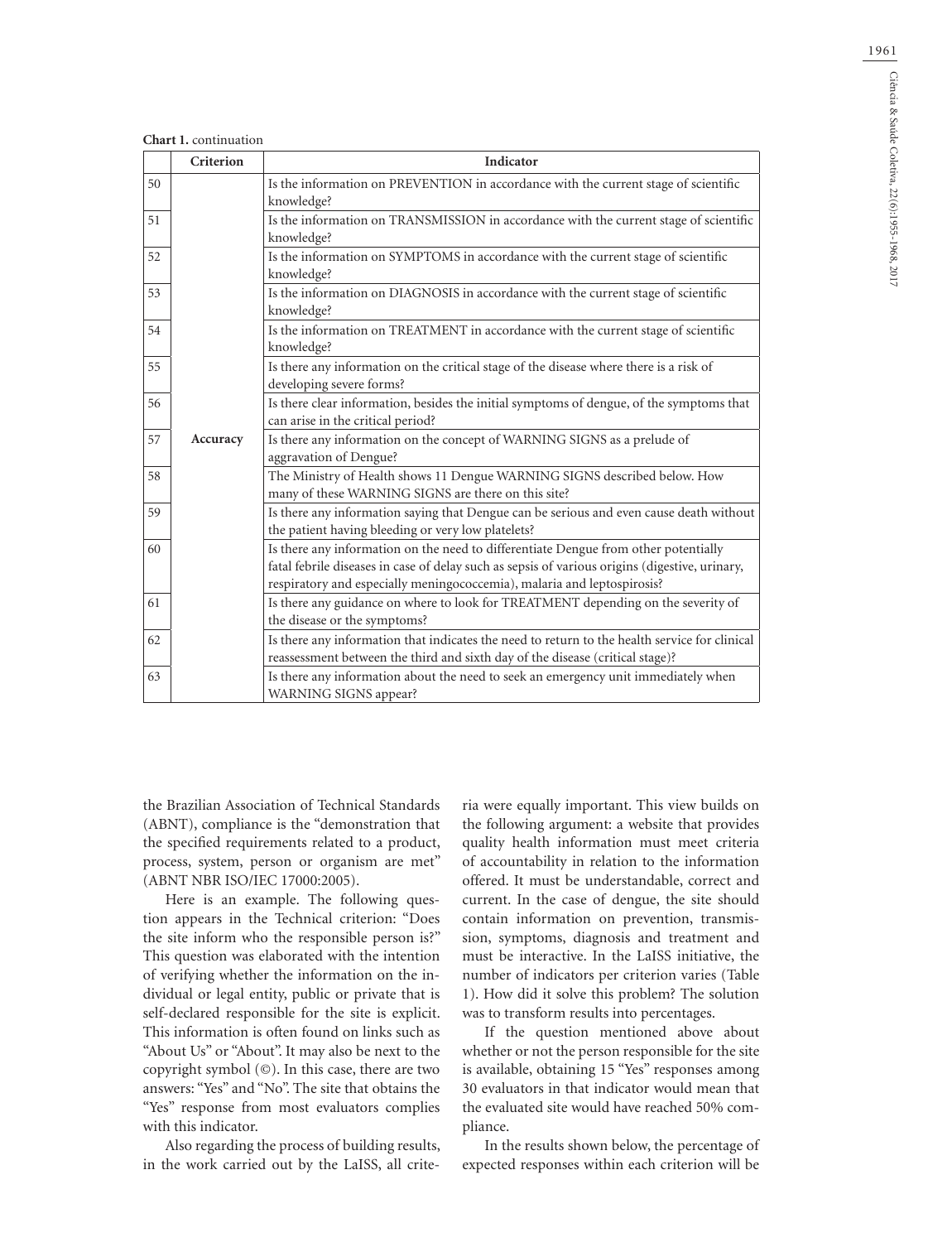# **Chart 2.** Sites evaluated

|    | <b>Site</b>                                                                                        | Popular sites in Manguinhos<br>Address                                    |  |  |  |
|----|----------------------------------------------------------------------------------------------------|---------------------------------------------------------------------------|--|--|--|
| 1  | AJA Brasil                                                                                         | www.dengue.org.br                                                         |  |  |  |
| 2  | Wikipedia                                                                                          | pt.wikipedia.org/wiki/Dengue                                              |  |  |  |
| 3  | Combate à dengue                                                                                   | www.combateadengue.com.br                                                 |  |  |  |
| 4  | Minha vida                                                                                         | www.minhavida.com.br/saude/temas/dengue                                   |  |  |  |
| 5  | Dr. Drauzio Varella                                                                                | drauziovarella.com.br/corpo-humano/dengue/                                |  |  |  |
| 6  | Sua pesquisa                                                                                       | www.suapesquisa.com/cienciastecnologia/dengue.htm                         |  |  |  |
| 7  | Brasil Escola                                                                                      | www.brasilescola.com/doencas/dengue.htm                                   |  |  |  |
| 8  | State Health Secretariat of the State<br>of Paraná                                                 | www.combateadengue.pr.gov.br                                              |  |  |  |
| 9  | G1 da Globo                                                                                        | g1.globo.com/luta-contra-a-dengue                                         |  |  |  |
| 10 | Ministry of Health                                                                                 | portal.saude.gov.br/portal/saude/profissional/area.cfm?id_<br>$area=1525$ |  |  |  |
| 11 | Oswaldo Cruz Institute                                                                             | www.ioc.fiocruz.br/dengue/                                                |  |  |  |
|    | Site                                                                                               | Sites certified with HON seal<br><b>Address</b>                           |  |  |  |
| 12 | Cria Saúde                                                                                         | www.criasaude.com.br/N3599/doencas/dengue.html                            |  |  |  |
| 13 | Tua Saúde                                                                                          | www.tuasaude.com/sintomas-da-dengue-tipo-4/                               |  |  |  |
| 14 | MD Saúde                                                                                           | www.mdsaude.com/2009/02/dengue-sintomas.html                              |  |  |  |
| 15 | Saúde em movimento<br>www.saudeemmovimento.com.br/conteudos/conteudo_frame.<br>asp?cod_noticia=460 |                                                                           |  |  |  |
| 16 | ABC da Saúde                                                                                       | www.abcdasaude.com.br/artigo.php?101                                      |  |  |  |
|    | <b>Site</b>                                                                                        | Sites selected by LaISS' team<br><b>Address</b>                           |  |  |  |
| 17 | Rede Dengue                                                                                        | www.fiocruz.br/rededengue/cgi/cgilua.exe/sys/start.htm?tpl=home           |  |  |  |
| 18 | State Health Secretariat of the State<br>of Rio de Janeiro                                         | www.riocontradengue.com.br                                                |  |  |  |
| 19 | State Health Secretariat of the State<br>of Minas Gerais                                           | denguetemqueacabar.com.br                                                 |  |  |  |
| 20 | Municipal Health Secretariat of the<br>State of Recife                                             | www.recife.pe.gov.br/especiais/dengue/                                    |  |  |  |

presented. These totals allowed the establishment of a ranking between sites (Table 1) that allows the identification of strengths and weaknesses in each criterion.

## **Results**

Table 1 shows the overall evaluation result. Thus, we have been keen to emphasize that the quality of information in health websites is a problem that deserves to be faced. Thus, we did not highlight the results from the different inputs of dwellers and physicians.

The 20 evaluated sites are in the left column and follow the position that they held in the ranking of the evaluation carried out by the LaISS. This data organization by evaluation criteria used facilitates the work of the website manager, who will be able to identify the strengths and weaknesses of his website or page. Therefore, we would like to underscore this characteristic of the process undertaken. In addition, transparency in the presentation of results by criterion is an important contribution and warrants further evaluation with this method.

The same table reveals that none of the eighteen dengue sites evaluated by dwellers and phy-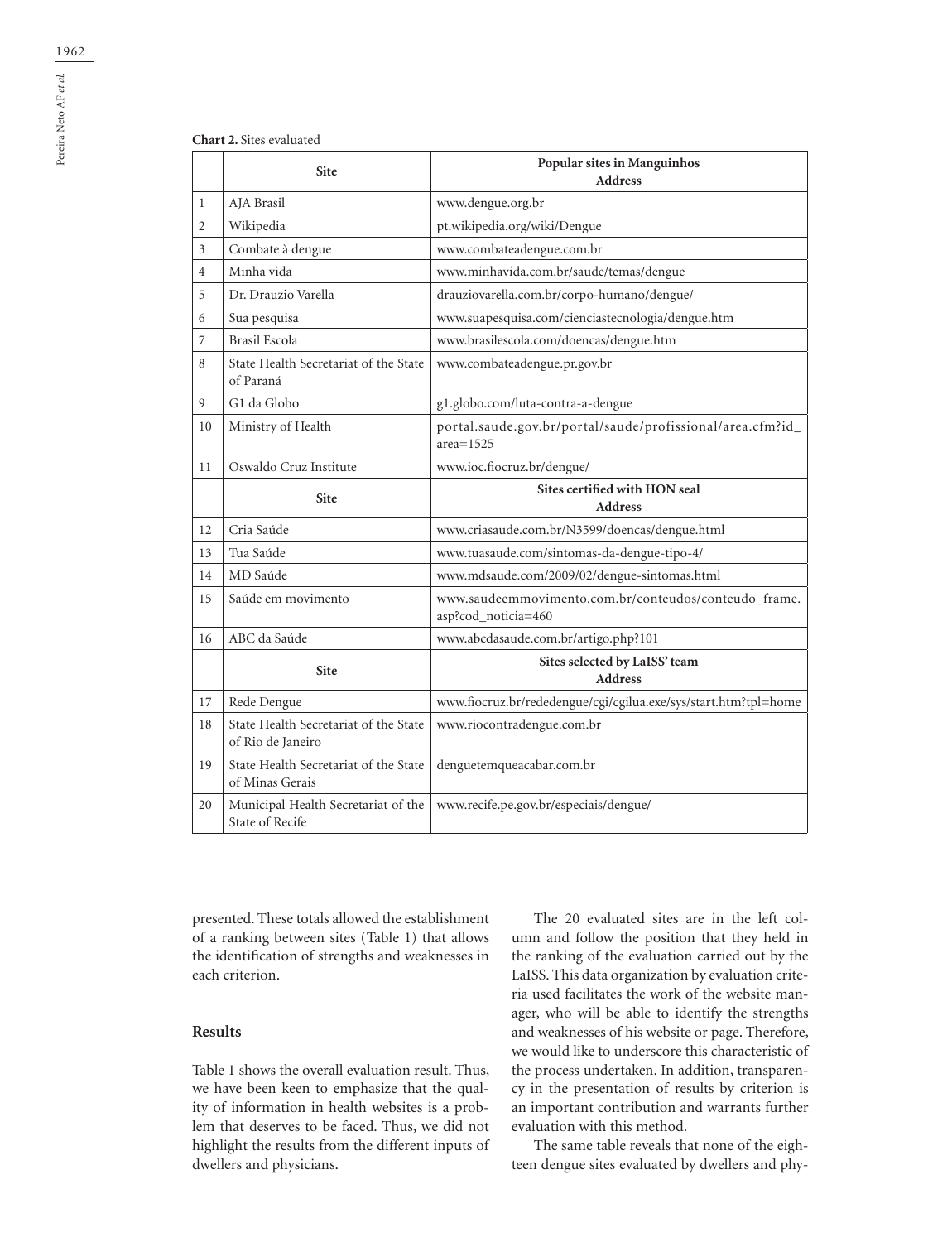|                |                                               |           | Mean of Criteria (%) |      |      |                            |                      |
|----------------|-----------------------------------------------|-----------|----------------------|------|------|----------------------------|----------------------|
| Ranking        | <b>Sites</b>                                  | Technical | Interactivity        |      |      | Scope Accuracy Readability | Final<br>Mean<br>(%) |
| $\mathbf{1}$   | Combate à Dengue                              | 49.1      | 88.0                 | 66.6 | 53.6 | 70.2                       | 65.5                 |
| $\overline{2}$ | Cria Saúde                                    | 48.9      | 77.5                 | 72.8 | 48.6 | 68.2                       | 63.2                 |
| 3              | State Health Secretariat<br>of Rio de Janeiro | 41.6      | 89.5                 | 66.9 | 65.7 | 46.8                       | 62.1                 |
| 4              | ABC da Saúde                                  | 48.0      | 76.5                 | 72.2 | 47.9 | 47.4                       | 58.4                 |
| 5              | Wikipedia                                     | 61.8      | 44.0                 | 71.9 | 38.6 | 53.6                       | 54.0                 |
| 6              | AJA Brasil                                    | 31.4      | 59.5                 | 56.3 | 42.9 | 78.4                       | 53.7                 |
| 7              | State Health Secretariat<br>of Paraná         | 62.7      | 54.0                 | 64.1 | 38.6 | 45.8                       | 53.0                 |
| 8              | Ministry of Health                            | 37.5      | 76.0                 | 57.8 | 62.9 | 28.4                       | 52.5                 |
| 9              | MD Saúde                                      | 29.1      | 70.0                 | 69.4 | 36.4 | 53.2                       | 51.6                 |
| 10             | Minha vida                                    | 37.1      | 80.5                 | 58.1 | 31.4 | 44.4                       | 50.3                 |
| 11             | Dr. Drauzio Varella                           | 23.9      | 59.5                 | 58.8 | 43.6 | 33.2                       | 43.8                 |
| 12             | State Health Secretariat<br>of Minas Gerais   | 28.6      | 67.5                 | 58.1 | 20.7 | 42.8                       | 43.6                 |
| 13             | Saúde em movimento                            | 29.3      | 65.5                 | 60.0 | 16.4 | 41.2                       | 42.5                 |
| 14             | Tua Saúde                                     | 39.8      | 65.5                 | 49.1 | 15.0 | 40.6                       | 42.0                 |
| 15             | Rede Dengue                                   | 48.2      | 61.0                 | 36.9 | 24.3 | 29.2                       | 39.9                 |
| 16             | Brasil Escola                                 | 29.8      | 70.0                 | 44.4 | 17.9 | 31.8                       | 38.8                 |
| 17             | G1 Globo                                      | 26.4      | 48.5                 | 35.6 | 22.1 | 30.4                       | 32.6                 |
| 18             | Municipal Health<br>Secretariat of Recife     | 23.9      | 25.0                 | 50.9 | 23.6 | 33.8                       | 31.4                 |
| 19             | Sua pesquisa                                  | 29.8      | 20.5                 | 50.3 | 12.9 | 37.8                       | 30.3                 |
| 20             | Oswaldo Cruz Institute                        | 36.4      | 24.0                 | 23.1 | 11.4 | 16.8                       | 22.3                 |

**Table 1.** Sites ranking by the criterion of Evaluation.

sicians managed to level at 70% according to the criteria used. If this were the accepted minimum compliance rate, no site or page would receive a seal that recognized its quality.

The fact that none of the 20 sites evaluated has met this level of compliance justifies the need for online information quality assessment initiatives like this.

If the percentage acceptable to a site were 60% of the answers expected by doctors and users, only three sites would have achieved this rate: sites of *Combate a Dengue*, *Cria Saúde* and the Rio de Janeiro State Health Secretariat of (SES-RJ). Let us look at these cases more closely.

The first ranked, with 65.5% compliance, was the *combateadengue.com.br* site. This is a dengue-exclusive website. According to its introduction, its information was based on research in

several sites on the subject, such as the pages of the Ministry of Health, public institutions and NGOs that carry out research on the disease. This website states that it is keen to transmit information clearly and objectively. Its strength is *Readability*, evaluated only by Manguinhos dwellers, where it achieved a level of compliance of 70.2%. In the criterion Accuracy (53.5%), evaluated only by physicians, it received lower scores. This is a fundamental aspect in this work of evaluating information quality: the best-ranked site in the final ranking was the one that obtained the highest mean by adding and dividing the scores obtained in each criterion. This site, for example, did not achieve the best score in any particular criterion. The website *combateadengue.com.br* obtained high means in all criteria, although it did not obtain the highest score in any of them.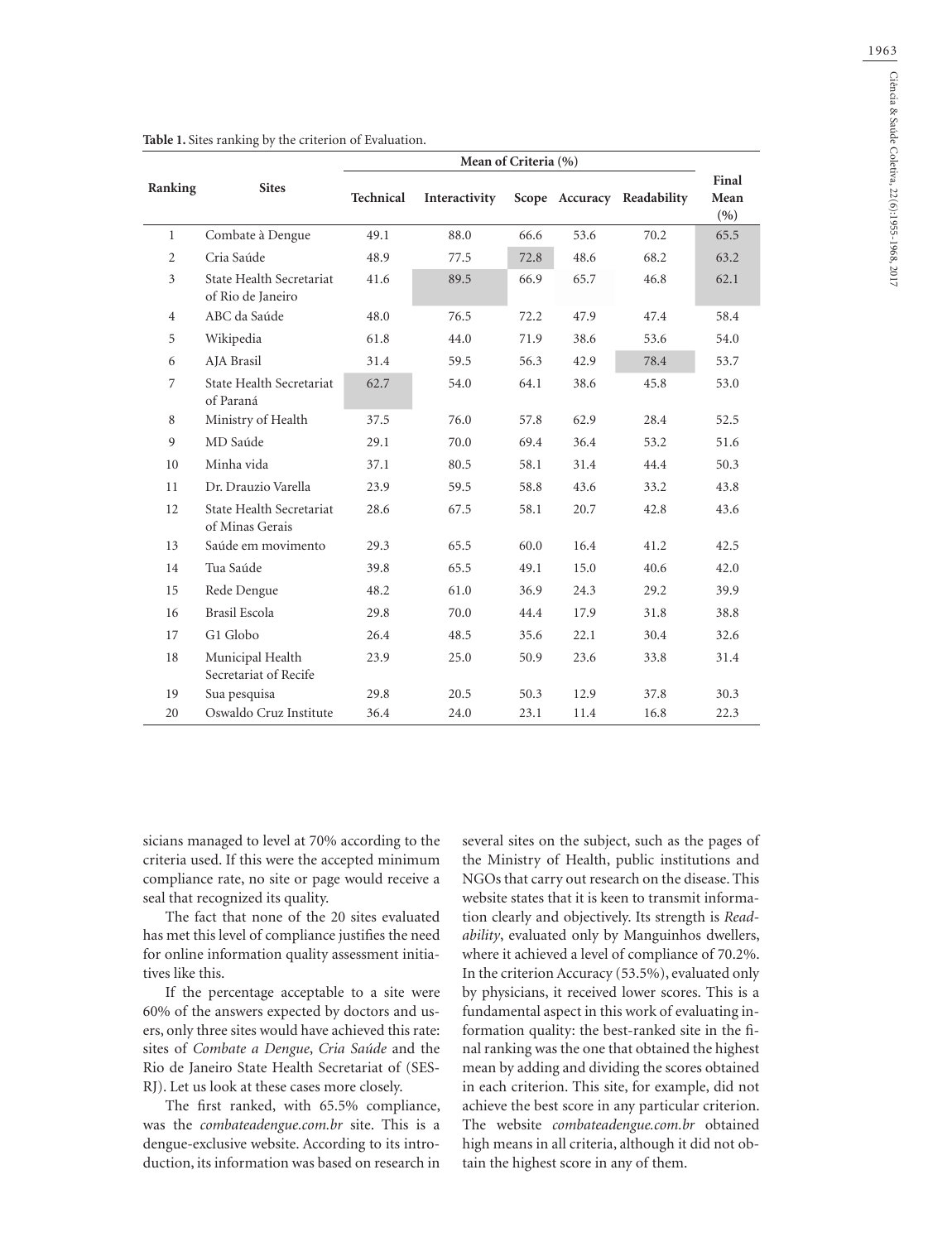Ranked second was the dengue page on the *criasaude.com.br* website. This site differs from the previous one since it is not dengue-exclusive. Its pages address different diseases, medicines and nutritional guidelines. According to the website, its sources of information are employees, communication agencies, medical books such as the *Larousse Médical* and medical journals, such as the *Tribune Médicale*, a medical journal published in Switzerland. Its website informs that it is affiliated with *Swisscam Brasil* and *Pharmanetis Inc*38 of Switzerland. This foreign organization's website specifies its objective: putting itself in the internaut's shoes, proposing an unforgettable experience to him/her and increasing sales. It states that its clients are pharmaceutical laboratories, clinics and pharmacies. It proposes to edit health-related content on the Internet with strong added value (photo, text, animation, and video) in different languages. It claims that it works with the *news as process* concept. Thus, it says it posts new information every day on the site. This strategy may explain why this page received the highest score in *Scope* (72.8%) – the average obtained with the evaluation performed by physicians and dwellers of Manguinhos. When you enter new information every day, the odds of coverage being complete are greater. Research developed by the LaISS has identified online initiatives as these linked to the interests of the international pharmaceutical industry.

Ranked third was the *riocontraadengue.com. br* site of the State Health Secretariat of Rio de Janeiro. This site is not among those identified in the survey conducted in the LAN Houses of the Communities of Manguinhos. This very fact seems surprising, since this research occurred in a district of a city of this state. One could suppose, therefore, that this site would be one of the most accessed. This shortcoming may be justified by the poor readability rate (46.8%) – a criterion evaluated only by dwellers of Manguinhos. For this reason, it may not be among the preferences of the Manguinhos communities' residents, despite having obtained the best scores in Accuracy and Interactivity. Therefore, a disparity was identified between the results shown in Table 1 and ranking of Manguinhos' LAN Houses Computers.

Table 2 was constructed to compare these two results. In the first column to the left is the rank obtained by each site or page in the information quality evaluation. The name of the page or site appears in the next column. In the third column is the rank of each site or page in the search via Google in the computers of the Community of

Manguinhos, followed by those who received the HON seal.

Ranked first in the preference of the Community of Manguinhos was 10<sup>th</sup> in the evaluation carried out. This is the dengue page of *AjaBrasil* website. It topped the list of the most visited websites in Manguinhos. This adherence may be explained by the fact that it obtained the best Readability rate of this study (78.4%, Table 1). The fact that the website most accessed by dwellers of Manguinhos is in tenth place justifies the need for online information quality evaluation initiatives like this one.

Another aspect deserves attention. Of the five sites with the HON seal, only one ranked among the top three, namely, the *Criasaude* website analyzed previously. Let us take a closer look at another site certified by HON: The dengue page of saudeemmovimento.com.br. It ranked 12<sup>th</sup> in the evaluation, despite having the HON seal. Its page states that this website has been submitting to the criteria of this organization since July 2001. The last evaluation occurred in July 2012 and its validity expires in July 2014. This seal was conferred because the site complied with the eight "Principles of the HON Code", namely: responsibility for the site; complementarity of information; privacy; source of information; justification of the benefits of the information provided; transparency; financial interests and advertising policy.

It is clear that criteria used by HON to provide a quality seal are very different from those used in the initiative evaluated in this paper. HON uses criteria that focus on the so-called *Technical* aspect for the evaluation performed. The other criteria are not considered by the Swiss agency. It also does not clarify how this assessment occurred. This paper reveals the difference between the evaluation carried out and that developed by HON. We suggest that there should be more initiatives such as those developed by the LaISS that do not confine themselves to criteria used by the HON agency.

The Ministry of Health's website that addresses dengue deserves some comments. In the evaluation performed, this page ranked seventh. This position may be justified by the fact that this page has obtained the lowest *Readability* compliance rate (28.4%) among all 20 sites or pages evaluated (Table 1). Regarding *Accuracy*, it obtained the second best compliance rate (62.8%, Table 1). This score does not necessarily indicate that there is technically wrong information but that the information provided is far from desirable in order to disseminate essential concepts such as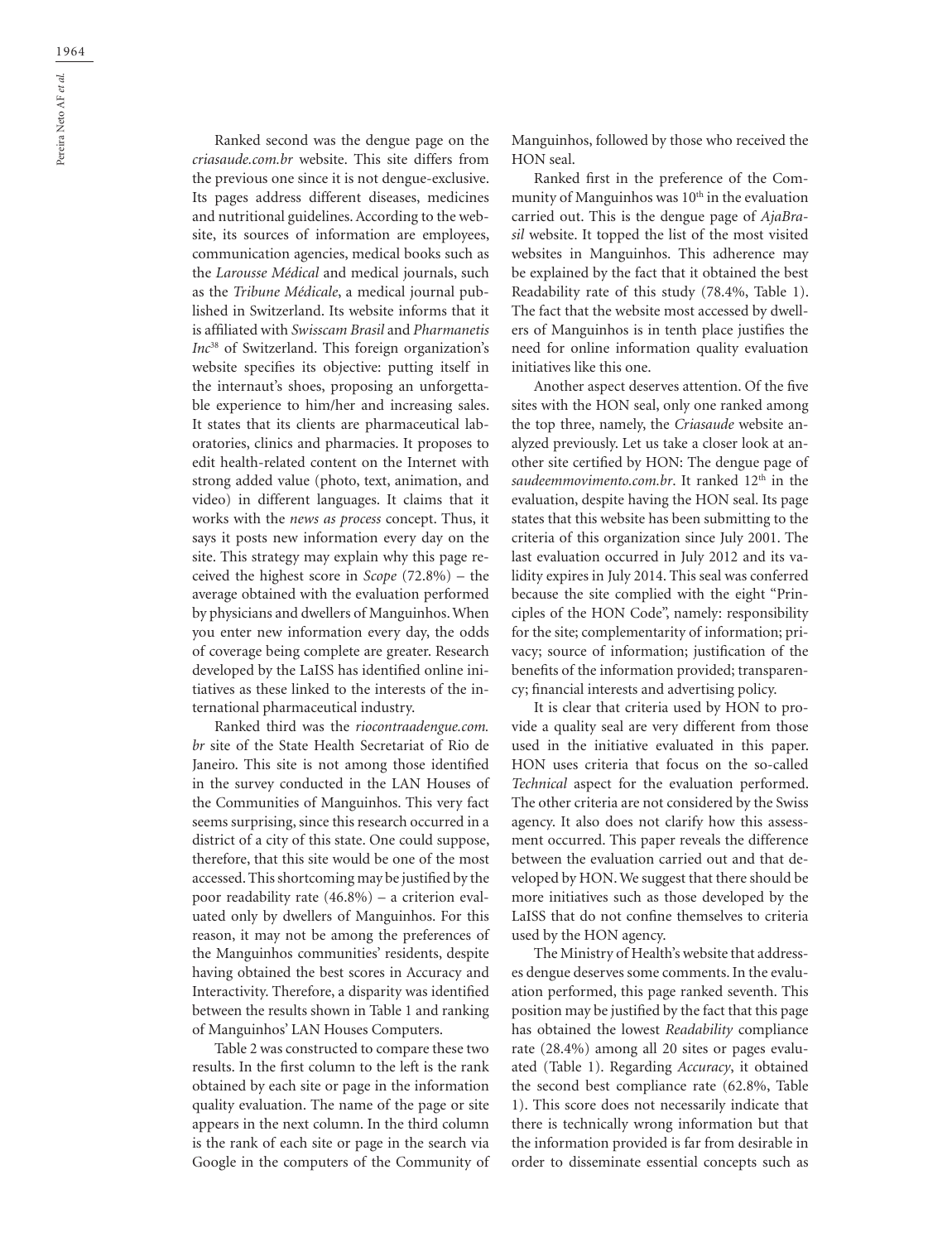| Ranking in<br>Evaluation | <b>Site</b>                                | Ranking in<br>Manguinhos | Site with HON<br>seal |
|--------------------------|--------------------------------------------|--------------------------|-----------------------|
| 1                        | Combate à Dengue                           | 3                        |                       |
| 2                        | Cria Saúde                                 |                          |                       |
| 3                        | State Health Secretariat of Rio de Janeiro |                          |                       |
| $\overline{4}$           | ABC da Saúde                               |                          |                       |
| 5                        | Wikipedia                                  | $\overline{2}$           |                       |
| 6                        | AJA Brasil                                 | 1                        |                       |
| 7                        | State Health Secretariat of Paraná         | 8                        |                       |
| 8                        | Ministry of Health                         | 10                       |                       |
| 9                        | MD Saúde                                   |                          |                       |
| 10                       | Minha vida                                 | 4                        |                       |
| 11                       | Dr. Drauzio Varella                        | 5                        |                       |
| 12                       | State Health Secretariat of Minas Gerais   |                          |                       |
| 13                       | Saúde em movimento                         |                          |                       |
| 14                       | Tua Saúde                                  |                          |                       |
| 15                       | Rede Dengue                                |                          |                       |
| 16                       | Brasil Escola                              | 7                        |                       |
| 17                       | G1 Globo                                   | 9                        |                       |
| 18                       | Municipal Health Secretariat of Recife     |                          |                       |
| 19                       | Sua pesquisa                               | 6                        |                       |
| 20                       | Oswaldo Cruz Institute                     | 11                       |                       |

**Table 2. Comparison between** 

those related to the identification of the warning signs and the understanding that dengue can be serious and even lead to death, even without the occurrence of bleeding. Thus, the score obtained by the page of the Ministry of Health in this evaluation indicates that it was done in a similar way in all the sites and pages, regardless of their institutional linkage.

# **Final considerations**

LaISS' work shows some important contributions worth highlighting. Firstly, it should be emphasized that this experience built two products – the criteria and the process of evaluation of information quality in health websites. They are not exactly the same as those proposed by the dominant evaluations, such as the non-governmental organization HON, studies analyzed by Eysenbach et al.10 and works developed in Brazil. The criteria and the process were shown and analyzed in this paper. Secondly, we highlight the role assigned to users and professionals of the Unified Health System (SUS) as evaluators of information quality. This experience introduced an incremental innovation. In the experiment realized by LaISS, citizens who live in different types of vulnerability conditions, including access to digital media, became subjects of the process.

Assessing the quality of information is not an end in itself. Literature suggests that information plays an important role in health promotion and disease prevention<sup>13,14,16,22,26,29,31</sup>. Garbin et al.<sup>5</sup> affirm that the Internet can be a great ally in the construction of health promotion projects, especially in the development of personal skills. However, if it is not understood and not sorted correctly and updated, its appropriation by the user can be difficult.

With the review of this experiment and the results achieved, we intend to set a debate over the importance of websites certification for the Disease Prevention and Health Promotion<sup>5</sup>. The certification of websites through quality seal seems to be an option to inform both the general public and health professionals about the quality of the information available in a given site15.

Finally, we emphasize that the results of this project can participate critically and creatively in the international debate on health websites' evaluation criteria.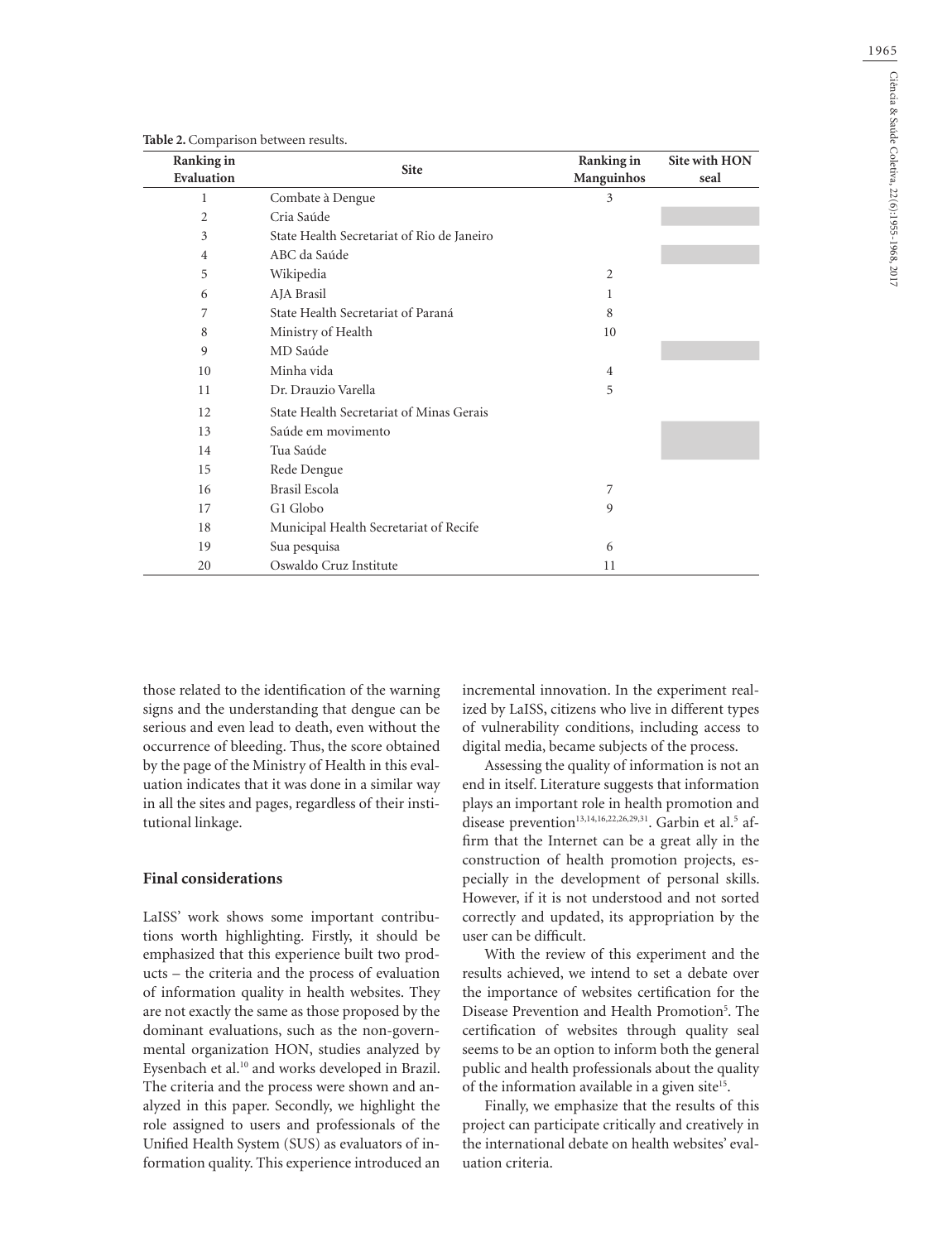Pereira Neto AF *et al.*

# **Collaborations**

AF Pereira Neto and R Paolucci worked in all stages of the paper's elaboration and RP Daumas and RV Souza worked on its critical review and approval of the version to be published.

# **Colaboradores**

AF Pereira Neto e R Paolucci trabalharam em todas as etapas da elaboração do artigo e RP Daumas e RV Souza na sua revisão crítica e na aprovação da versão a ser publicada.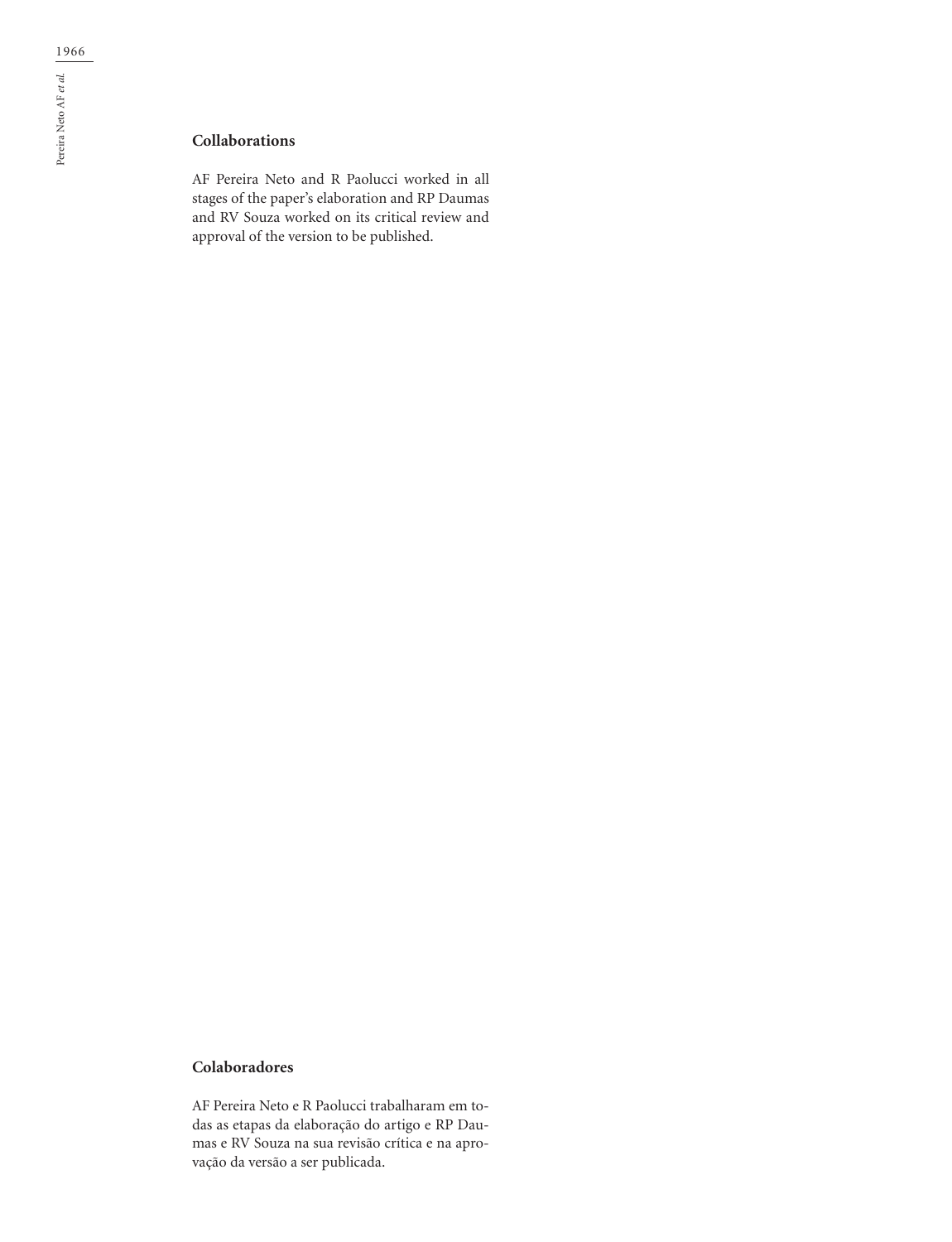#### **References**

- 1. Lévy P. *Cybercultura*. São Paulo: Editora 34; 1999.
- 2. Lemos A, Lévy P. *O futuro da internet: Em direção a uma ciberdemocracia planetária*. São Paulo: Paulus; 2010.
- 3. Recuero R. *Redes sociais na internet*. 2<sup>ª</sup> ed. Porto Alegre: Sulina; 2011.
- 4. Castiel LR, Vasconcelos-Silva PR. *Precariedades do Excesso: Informação e Comunicação em Saúde Coletiva*. Rio de Janeiro: Fiocruz; 2006.
- 5. Garbin HBR, Guilam MCR, Pereira Neto AF. Internet na promoção da saúde: um instrumento para o desenvolvimento de habilidades pessoais e sociais. *Physis* 2012; 22(1):347-363.
- 6. Garbin HB, Pereira Neto A, Guilam MC. A internet, o paciente expert e a prática médica: uma análise bibliográfica. *Interface (Botucatu)* 2008; 12(26):579-588.
- 7. Pereira Neto A, Barbosa L, Silva A, Dantas, M. O paciente informado e os saberes médicos: um estudo de etnografia virtual em comunidades de doentes no Facebook. *Hist*. *cienc*. *saude-Manguinhos* 2015; 22 (Supl.):1653-1671.
- 8. Mendonça AP, Pereira Neto A. Critérios de avaliação da qualidade da informação em sites de saúde: uma proposta. *Reciis* 2015; 9(1):1-15.
- 9. Lopes IL. Iniciativas internacionais para o controle da qualidade da informação em Saúde na Web. *Reciis* 2012; 6(2):2-12.
- 10. Eysenbach G, Powell J, Kuss O, Sá E. Empirical studies assessing the quality of health information for consumers on the World Wide Web: a systematic review. *JAMA* 2002; 287(20):2691-2700.
- 11. Barbosa AL, Martins EN. Avaliação da informação dos pacientes sobre miopsias e fotopsias através da Internet. *Arq Bras Oftalmol* 2007; 70(5):839-843.
- 12. Carlini BH, Ronzani TM, Martins LF, Gomide HP, Souza ICW. Demand for and availability of online support to stop smoking. *Rev Saude Publica* 2012; 46(6):1066- 1081.
- 13. Conti MA, Jardim AP, Hearst N, Cordás TA, Tavares H, Abreu CN. Avaliação da equivalência semântica e consistência interna de uma versão em português do Internet Addiction Test (IAT). *Rev Psiq Clin* 2012; 39(3):106-110.
- 14. Cubas MR, Felchner PCZ. Análise das fontes de informação sobre os autoexames da mama disponíveis na Internet. *Cien Saude Colet* 2012; 17(4):965-970.
- 15. Del Giglio A, Abdala B, Ogawa C, Amado D, Carter D, Gomieiro F, Salama F, Shiroma M, Del Giglio A. Qualidade da informação da internet disponível para pacientes em páginas em português. *Rev Assoc Med Bras* 2012; 58(6):645-649.
- 16. Gondim APS, Falcão CB. Avaliação das farmácias virtuais brasileiras. *Rev Saude Publica* 2007; 41(2):297-300.
- 17. Gondim APS, Weyne DP, Ferreira BSP. Qualidade das informações de saúde e medicamentos nos sítios brasileiros. *Einstein* 2012; 10(3):335-341.
- 18. Guardiola-Wanden-Berghe R, Sanz-Valero J, Wanden-Berghe C. Quality assessment of the Website for Eating Disorders: a systematic review of a pending challenge. *Cien Saude Colet* 2012; 17(9):2489-2497.
- 19. Leite F, Correia A. Avaliação da qualidade dos sítios da internet com informação de cárie na criança em língua Portuguesa. *Rev Odonto Cienc* 2011; 26(2):116-120.
- 20. Lins TH, Marin HF. Avaliação de website sobre assistência de enfermagem na sala de recuperação pós-anestésica. *Acta Paul Enferm* 2012; 25(1):109-115.
- 21. Lopes IL. Novos paradigmas para avaliação da qualidade da informação em saúde recuperada na Web. *Ci Inf* 2004; 33(1):81-90.
- 22. Moretti FA, Heymann RE, Marvulle V, Pollak DF, Riera R. Avaliação do nível de conhecimento sobre fibromialgia entre usuários da internet. *Rev Bras Reumatol* 2011; 51(1):13-19.
- 23. Moretti FA, Oliveira VE, Silva EMK. Acesso a informações de saúde na internet: uma questão de saúde pública? *Rev Assoc Med Bras* 2012; 58(6):650-658.
- 24. Prado OZ, Meyer SB. Avaliação da relação terapêutica na terapia assíncrona via internet. *Psicol Estud* 2006; 11(2):247-257.
- 25. Santos V, Portal MM, Ferigolo M, Dantas DCM, Barros HMT, Trindade CS. Sites sobre drogas de abuso: recursos para avaliação. *Trab Educ Saúde* 2010; 8(3):575-585.
- 26. Silva LVER, Mello Junior JF, Mion O. Avaliação das informações sobre rinite alérgica em sites brasileiros na rede mundial de computadores (Internet). *Rev Bras Otorrinolaringol* 2005; 71(5):590-597.
- 27. Silva RQ, Gubert MB. Qualidade das informações sobre aleitamento materno e alimentação complementar em sites brasileiros de profissionais de saúde disponíveis na internet. *Rev Bras Saúde Matern Infant* 2010; 10(3):331-340.
- 28. Silveira PCM, Costa AES, Lima CC. Gagueira na web: qualidade da informação. *Rev CEFAC* 2012; 14(3):430- 437.
- 29. Souza CLN, Luz ZP, Rabello A. Análise da informação sobre a leishmaniose visceral disponível em portais brasileiros da rede mundial de computadores: internet. *Rev Soc Bras Med Trop*. 2008; 41(4):352-357.
- 30. Cronemberger EV, Portocarrero ML, Donato AR, Cunha MS, Barreto TF, Meneses JVL. O uso da internet como fonte de informação sobre cirurgia plástica na Bahia, Brasil. *Rev*. *Bras*. *Cir*. *Plást*. 2012; 27(4):531-535.
- 31. Pithon M, Santos E. Information available on the internet about pain after orthognathic surgery: A careful review. *Dental Press J*. *Orthod*. 2014; 19(6):86-92.
- 32. Mori S, Whitaker IY, Marin HF. Avaliação do *website*  educacional em Primeiros Socorros. *Rev*. *esc*. *enferm*. *USP* 2013; 47(4):950-957.
- 33. Sousa P, Fonseca H, Gaspar P, Gaspar F. Usability of an internet-based platform (Next.Step) for adolescent weight management. *J Pediatr* 2015; 91(1):68-74.
- 34. World Health Organization (WHO). *Dengue: Guidelines for Diagnosis, Treatment, Prevention and Control: New Edition*. Geneva: WHO; 2009.
- 35. Jaenisch T; IDAMS, Sakuntabhai A; DENFREE, Wilder-Smith A; DengueTools. Dengue Research Funded by the European Commission-Scientific Strategies of Three European Dengue Research Consortia. *PLoS Negl Trop Dis* 2013; 7(12):e2320.
- 36. Guzman A, Istúriz RE. Update on the global spread of dengue. *Int J Antimicrob Agents* 2010; 36 (Supl. 1):S40- 42.